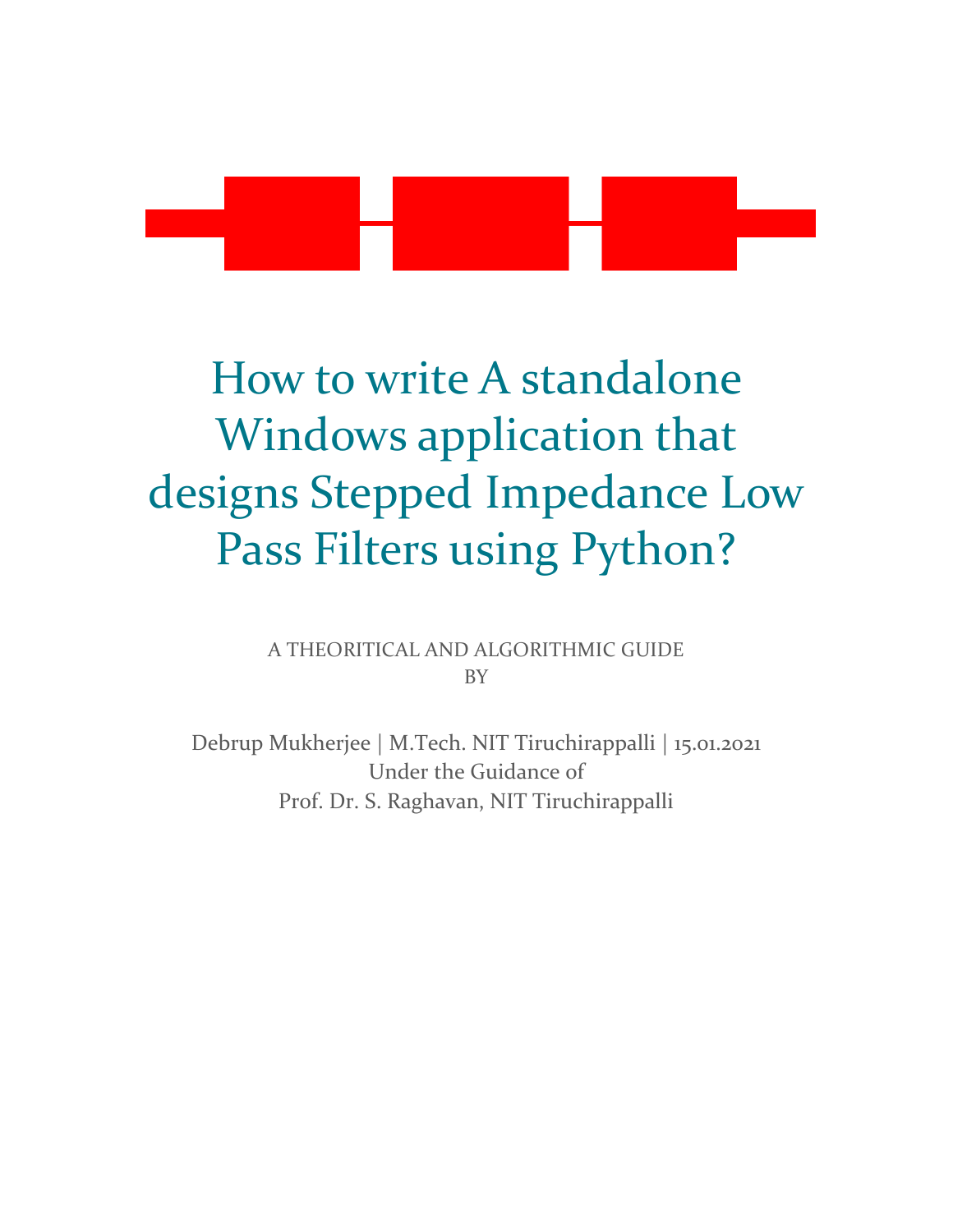# Uniqueness of this Application Software: First of its Kind

Nowadays there are many CAD tools for designing active and passive Microwave Components. They all come with their very own line calculation tools which are very useful and easy to use. But for using these CAD tools one has to purchase a license and for that one has to spend a small fortune. Again there are many online free line calculation tools available in the internet which do a good job in calculating various planar transmission line dimensions. So if a Microwave Design Engineer wants to design say a low pass filter with some specifications, then that designer has to do some prior complex calculations(in this case the order, the g values, electrical lengths, etc), use the line calculation tools in the CAD software and design the layout of the filter in the Layout Window of the CAD tool. An important thing to point out at this stage will be, probability of making errors and designing faulty layout for a novice designer is rather high.

Now let us think of a hypothetical software which just takes the filter specifications as input.It finds out the filter order by itself.It finds out the g values by itself.It finds the dimensions of the Microstrip lines by itself.It hence designs the complete layout by itself.May a software like this be made?The answer is Yes. Very Easily. All we need to have is a good understanding of how microwave filters work and what are the steps taken by an experienced designer to design the layout.The way an experienced designer designs filters, the same way the process can be automated and make a computer do all the calculations and all the hard work for us.

The software, that we will learn to write in this page takes care of everything and gives us the complete layout with all the dimensions.

# Why is this page worth the readers' precious time?

Following is the detailed process of how to write a standalone windows application using Python and its Tkinter toolkit, which does not require a designer to design or calculate anything for a LPF design. The designer just needs to come up with a set of specifications and the application will design the LPF using stepped impedence technique and show the properly scaled layout of the filter colourfully. The application is written with the sole aim to facilitate faster low pass filter generation and is free. The link to download the software and the python code will be given in the downloads section.

In this page step by step the design process of the application is explained with the help of flowcharts. But if the reader directly wants to use the application, the user of the application just needs a set of specifications for the LPF namely:

- The cut off frequency of the filter.
- ⎯ The maximum allowable passband attenuation.
- The min attenuation required at a specific frequency.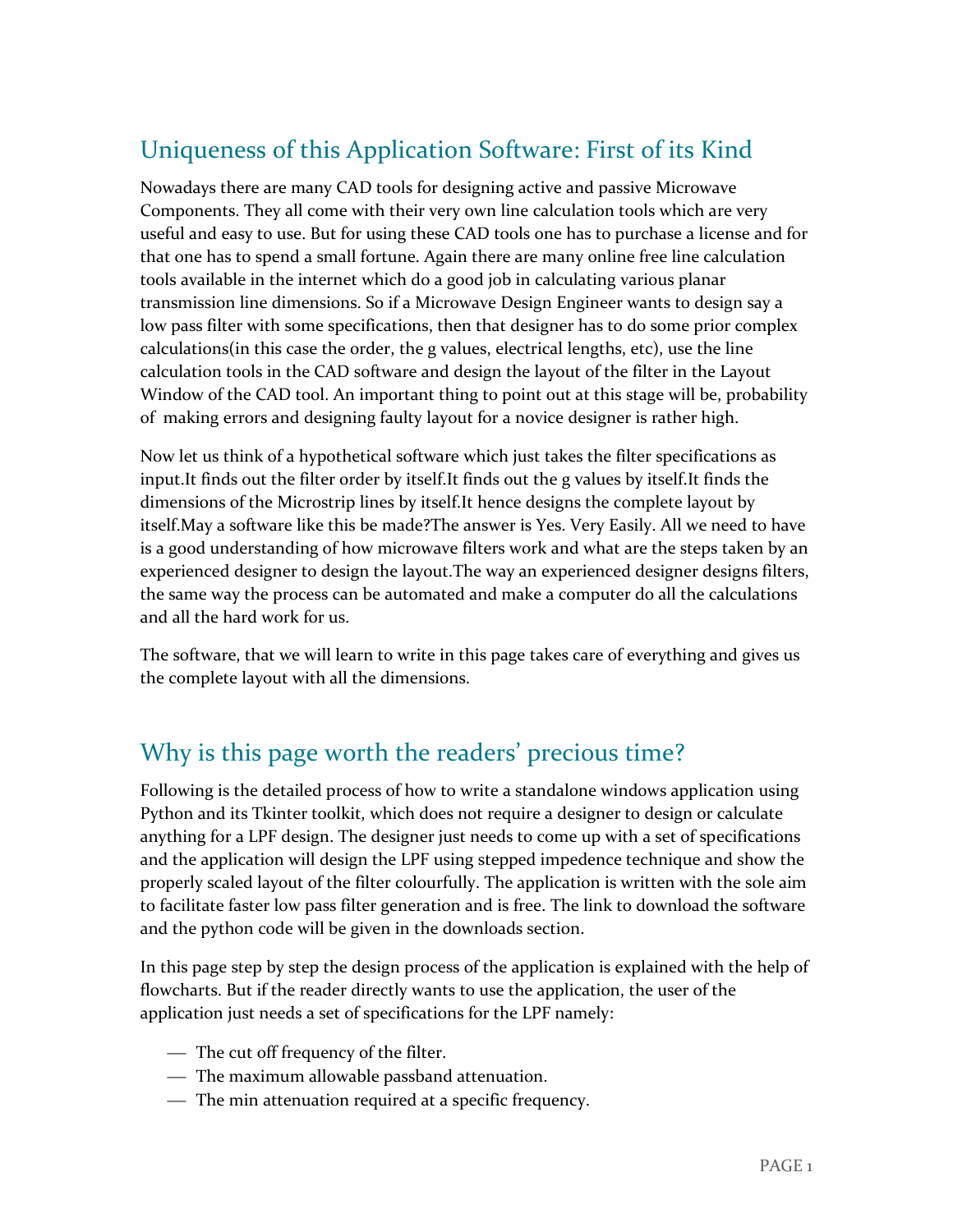- ⎯ The substrate thickness.
- The substrate permittivity. And that's all that a user needs to use the application(download link in the end)!!!!

But if the readers want to write the standalone windows application themselves, and write such automated layout design softwares for different active and passive microwave components themselves, they are in for a treat!!What follows will guide the readers through the entire process of designing such wonderful automated layout design softwares. The readers are very much appreciated to use this knowledge and come up with something new and beautiful.

Having said all that lets dive into the tools requirements to write the application software.

# PREREQUISITES

The following softwares and tools are used in writing the application:

- $\equiv$  Python 3+
- ⎯ Any IDE(PyCharm by JetBrains is a free and excellent IDE)
- $-$  pip and pyinstaller
- ⎯ Nullsoft Scriptable Install System(NSIS) All these tools and softwares are free and open source. Downloads link for all will be given in the downloads section.

# SOME FREQUENTLY USED TERMINOLOGY IN THIS PAGE

#### **Insertion Loss Method**

The insertion loss method,allows a high degree of control over the passband and stopband amplitude and phase characteristics, with a systematic way to synthesize a desired response. The necessary design trade-offs can be evaluated to best meet the application requirements.

If, for example, a minimum insertion loss is most important, a binomial response could be used; a Chebyshev response would satisfy a requirement for the sharpest cutoff. We will use Chebyshev responses in our application program. If it is possible to sacrifice the attenuation rate, a better phase response can be obtained by using a linear phase filter design. In addition, in all cases, the insertion loss method allows filter performance to be improved in a straightforward manner, at the expense of a higher order filter.[1]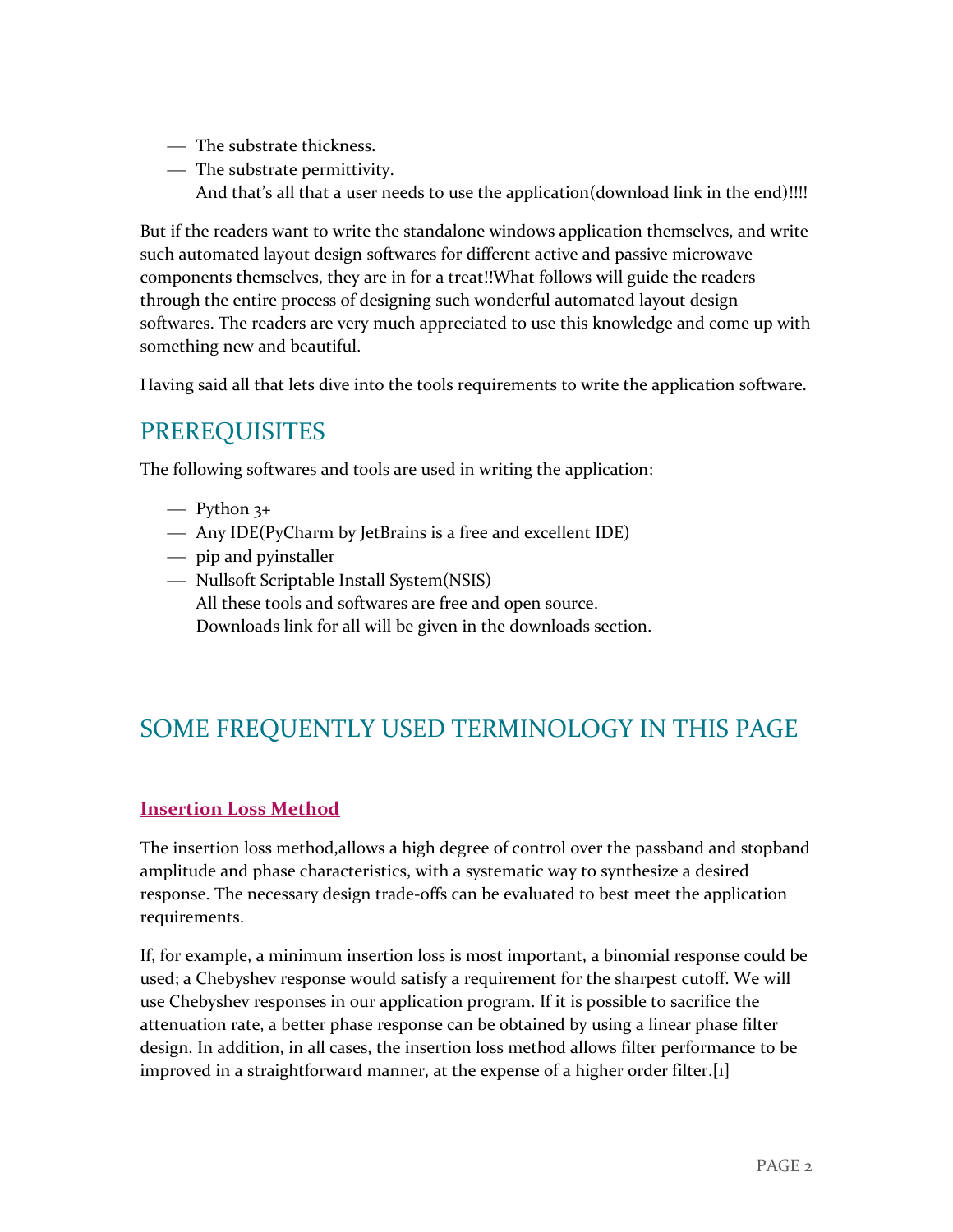#### **Equal Ripple Filters**

If a Chebyshev polynomial is used to specify the insertion loss of an Nth order low-pass filter as

$$
P_{\text{LR}} = 1 + k^2 T_N^2 \left(\frac{\omega}{\omega_c}\right)
$$

then a sharper cutoff will result, although the passband response will have ripples of amplitude  $1 + k^2$ , as shown in Figure below for N=3, since TN (x) oscillates between  $\pm 1$  for  $|x|^2$ 1. Thus,



K<sup>2</sup> determines the passband ripple level. For large x,  $T_N(x) = (1/2)^*(2x)^N$ , so for  $\omega > \omega c$  the insertion loss becomes

$$
P_{\text{LR}} \simeq \frac{k^2}{4} \left(\frac{2\omega}{\omega_c}\right)^{2N}
$$

which also increases at the rate of 20N dB/decade. However, the insertion loss for the Chebyshev case is  $(2^{2N})/4$  greater than the binomial response at any given frequency where  $\omega$ > $\omega$ c.[1]

#### **Order of Chebyshev filters**

If Ap=Maximum allowable passband attenuation

A<sub>s</sub>=minimum attenuation at frequency  $Ω_s$ 

 $\Omega_{p}$ =cut off frequency

$$
N = \frac{\cosh^{-1}\left(\sqrt{\frac{10^{A_s/10} - 1}{10^{A_p/10} - 1}}\right)}{\cosh^{-1}\left(\frac{\Omega_s}{\Omega_p}\right)}
$$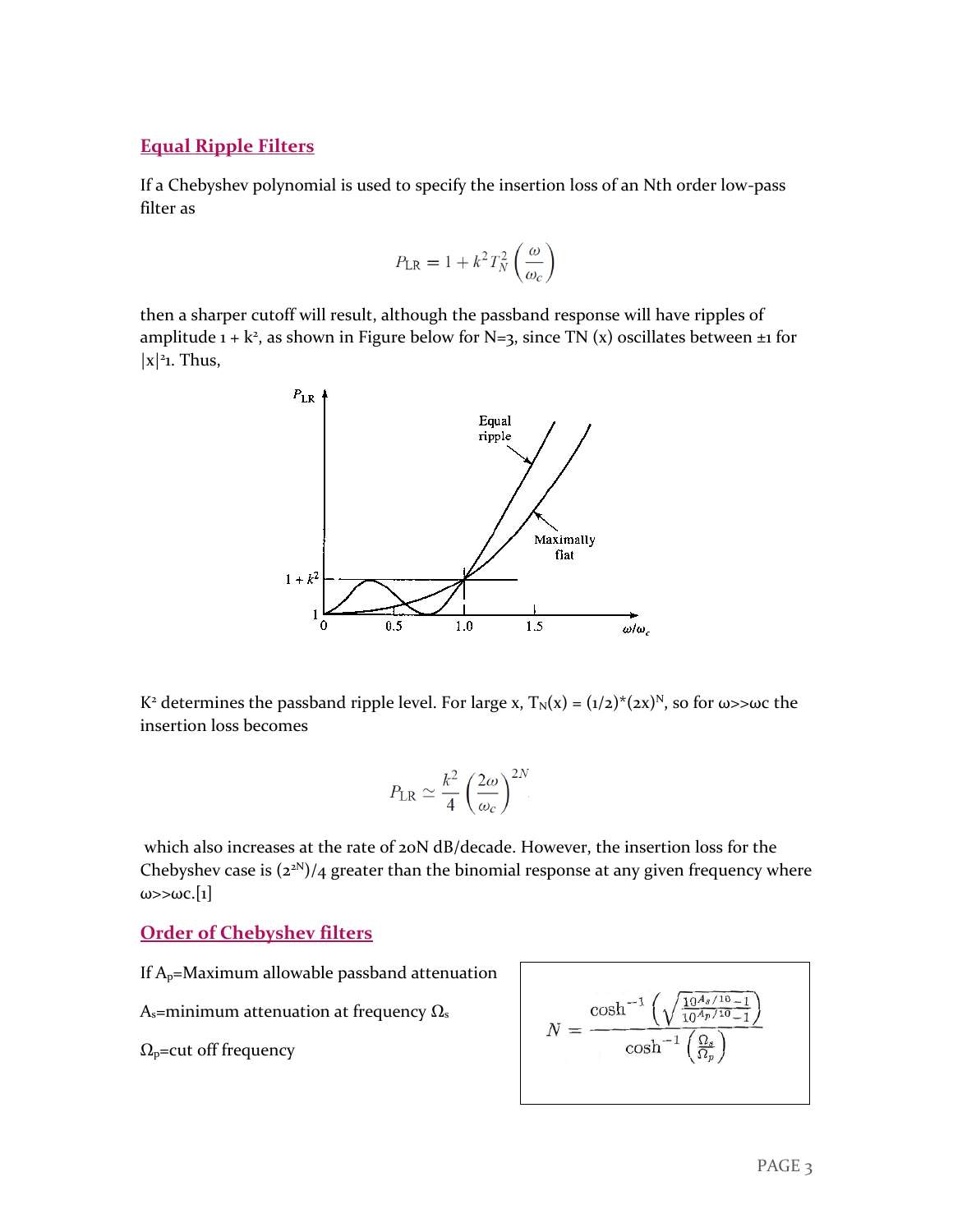#### **g values for normalized Chebyshev low pass prototype filter**

 $r = 1$  for *n* odd,  $r = \tanh^2(\beta/4)$  for *n* even  $g_1 = 2a_1/\gamma$  $4a_1$  and

$$
g_k = \frac{4a_{k-1}a_k}{b_{k-1}g_{k-1}},
$$
  $k = 2, 3, \cdots, n$ 

check:  $g_n = g_1 r$ <br>  $\Gamma(2b - 1)$ 

$$
a_k = \sin\left[\frac{(2k-1)\pi}{2n}\right], \qquad k = 1, 2, \dots, n
$$

$$
b_k = \gamma^2 + \sin^2\left(\frac{k\pi}{n}\right), \qquad k = 1, 2, \dots, n
$$

$$
\beta = \log_e\left(\coth\frac{A_m}{17.37}\right), \qquad A_m \text{ in db}
$$

$$
\gamma = \sinh\left(\frac{\beta}{2n}\right)
$$

$$
A = 10 \log_{10} \left[ 1 + (10^{4}m^{10} - 1) \cos^{2} (n \cos^{-1} \omega') \right] db, \quad \omega' \le 1
$$
  

$$
A = 10 \log_{10} \left[ 1 + (10^{4}m^{10} - 1) \cosh^{2} (n \cosh^{-1} \omega') \right] db, \quad \omega' \ge 1
$$

[2]

#### **Stepped Impedance LPF design**

**Approximate equivalent circuits for short sections of transmission lines.**



Fig:(a) T equivalent circuit for a transmission line section having  $\beta$ l < $\pi/2$ . (b) Equivalent circuit for small βl and large Zo. (c) Equivalent circuit for small βl and small Zo.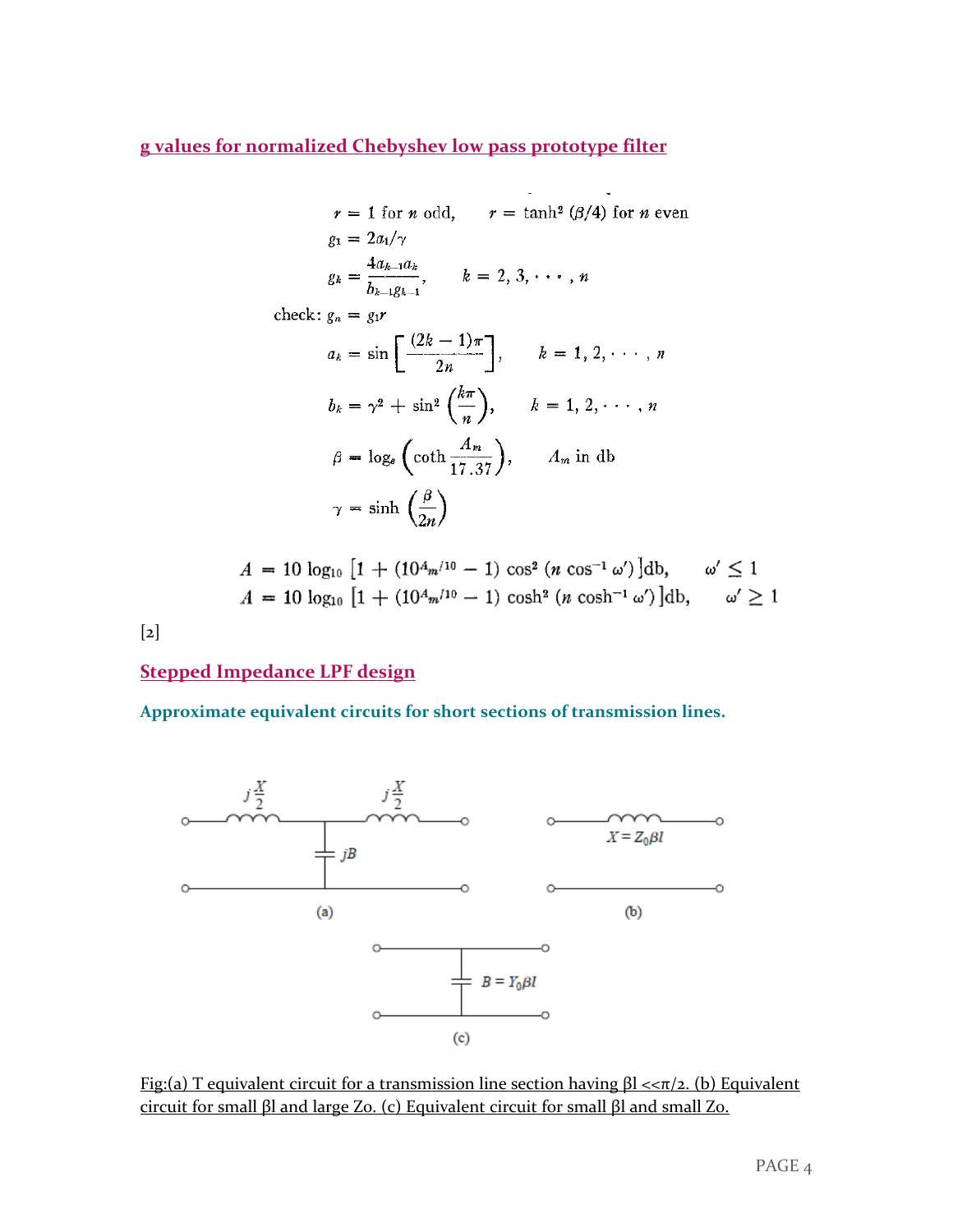# *Here we assumed, The highest and the lowest characteristic impedances possible to be fabricated let be 120 ohms(Zh) and 20 ohms(Zl) Respectively.*

*The normalized series inductance L and shunt capacitances C can be found from the g values,then the electrical lengths are given as:*

$$
\beta \ell = \frac{LR_0}{Z_h} \quad \text{(inductor)} \quad \dots (a)
$$

$$
\beta \ell = \frac{CZ_{\ell}}{R_0} \quad \text{(capacitor)} \quad \dots (b)
$$

# HOW THE PYTHON CODE WORKS?

#### **How to design an algorithm which generates the Layout on its own with a given filter specifications?**

**Algorithm for the backbone of the application program.**

A designer has to come up with a set of LPF filter specifications.The specifications are the cutoff frequency of the Low Pass Filter,the maximum allowable attenuation in the passband,a frequency at which some minimum attenuation is desired,the height of the substrate to be used and the relative permittivity of the substrate.

1.Taking the specifications, the program will first find the order of the equiripple filter.

2.Then it will pass the order and the maximum allowable passband attenuation to a function which computes g values of the LPF of any order and stores in an array.

3.The stepped impedence LPF design formulas( equations a and b) to find the electrical length of each sections is used to find the electrical lengths of each section and again stored in an array.

4.A function to calculate line width and length of a microstrip line is written.It takes as input the characteristic impedence,electrical length,frequency of operation,height of substrate,relative permittivity of the substrate.

5.These line length and width is put in another array.So,this array has (order+2) no of elements and each element again has 2 elements.

So,we got the line length and width of each section of a stepped impedence low pass filter.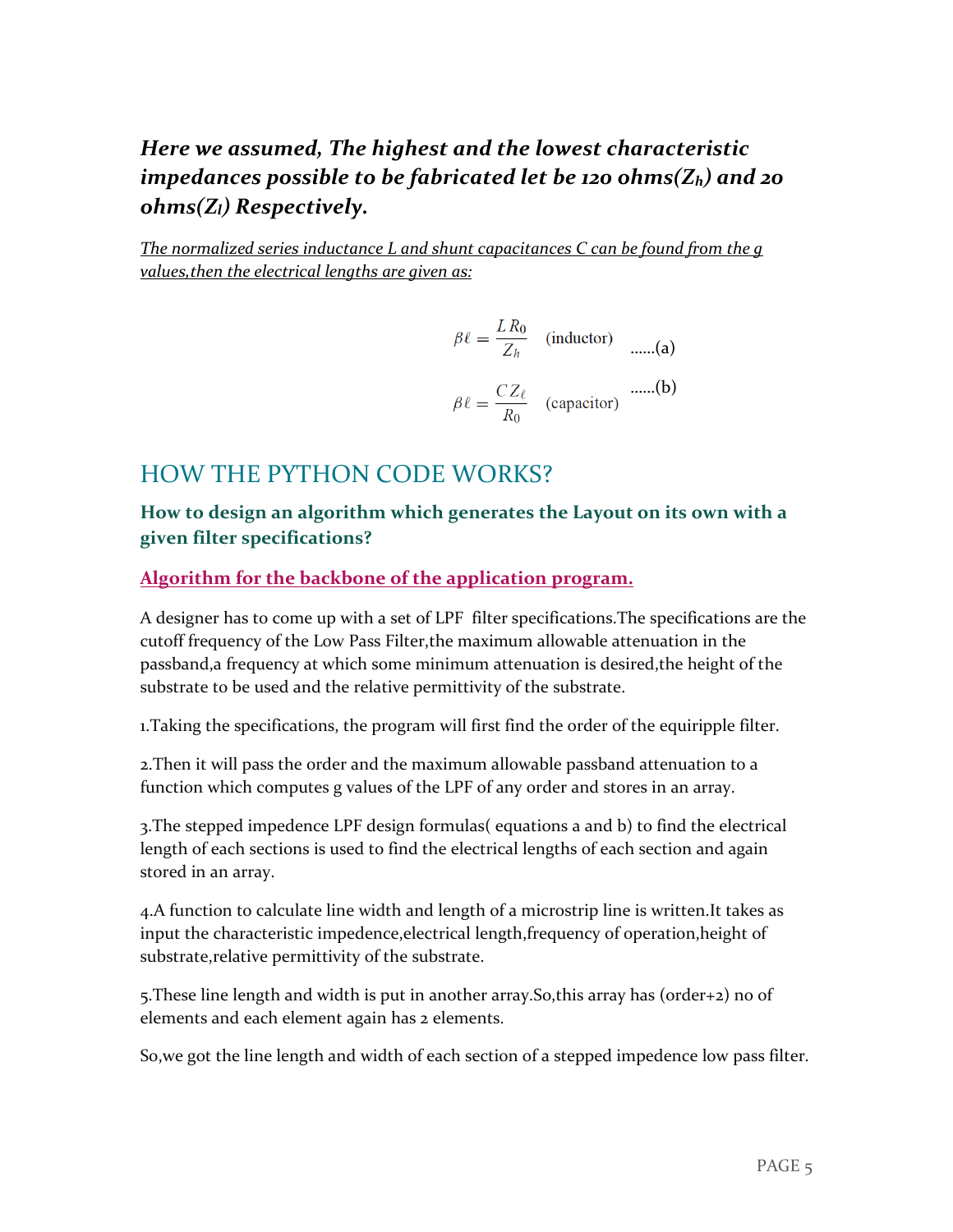### **Algorithm for the GUI in Python using Tkinter toolkit:**

1.A root window is created.

2.A frame is created which takes the users name as input.It is packed to the root window.

3.As the name is put and <<Enter>> is hit, a new frame is created and the previous frame is destroyed.

4.It welcomes the user and here we have to put the specifications of the LPF filter.

5.As soon as we put the specifications and hit enter,out comes the beautiful golden coloured, absolutely scaled layout of the filter along with all the dimensions.These are all put in a canvas.

#### **How to create a standalone windows application with this python code?**

1.We go to cmd(command prompt)

2.We put the path to the python scripts(we have to find out where the scripts for python are stored in our computer)

3.Then we type pip install pyinstaller

4.Then we type pyinstaller - - onefile - w filename.py

Our computer will generate a executable(.exe) file for us.

#### **How to create the installable file using NSIS?**

1.We put our .exe file in a .zip file

2.We install NSIS and open it.We then click installer based on .zip file and hit next a couple of times.

NSIS will generate a installable file for us which can be shared to anyone and installed in any device irrespective of whether that person has python or any other softwares mentioned here installed in their system or not.

If the above steps are boring, I have created a flow chart for all of you.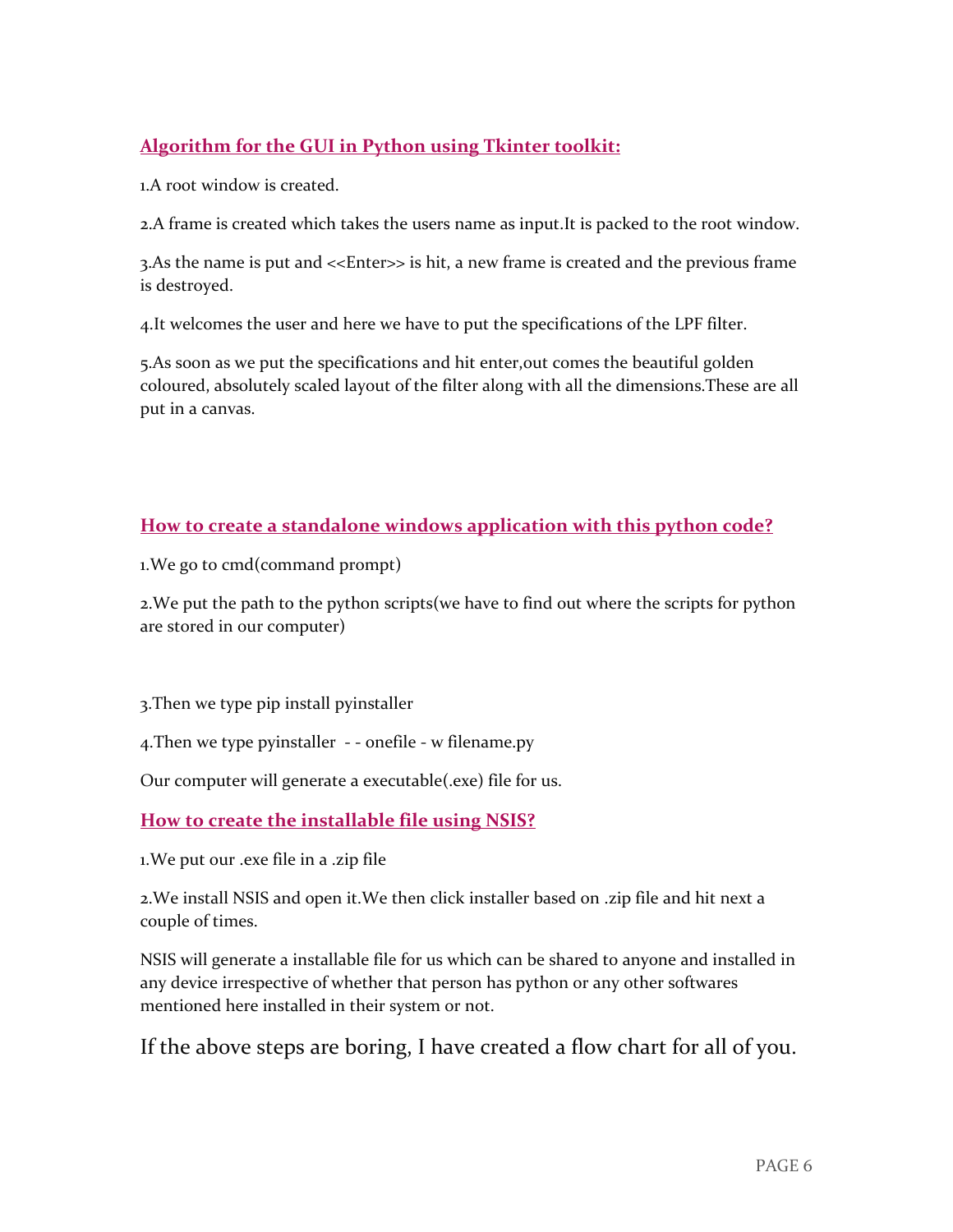

Fig : Flow Chart to write the windows application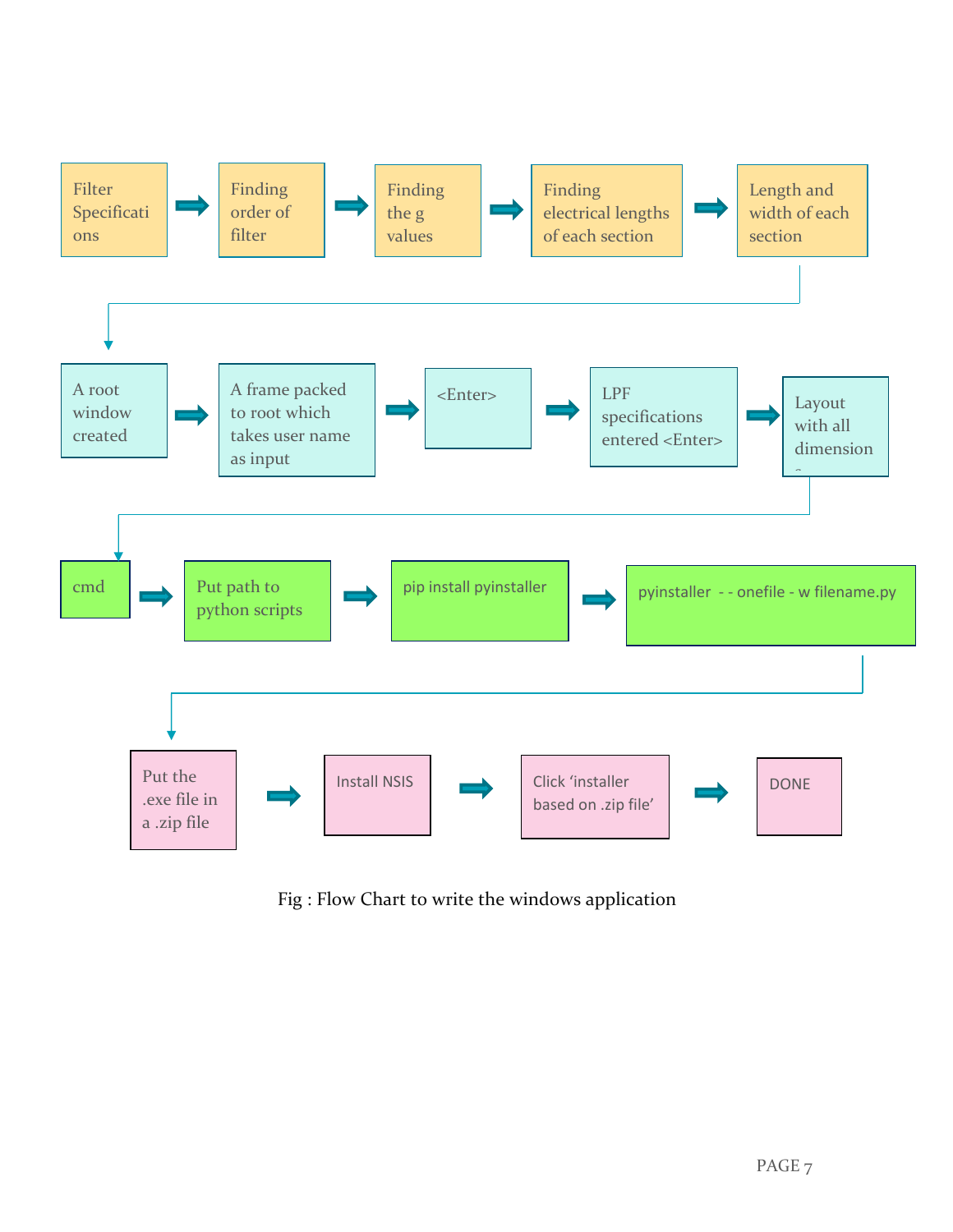# SOME SNAPS FROM THE APPLICATION

 $\frac{\text{length}=18.276}{\text{width}=18.276}$ 



 $width=0.736$ 

 $width=0.736$ 

length=18.27<mark>6</mark>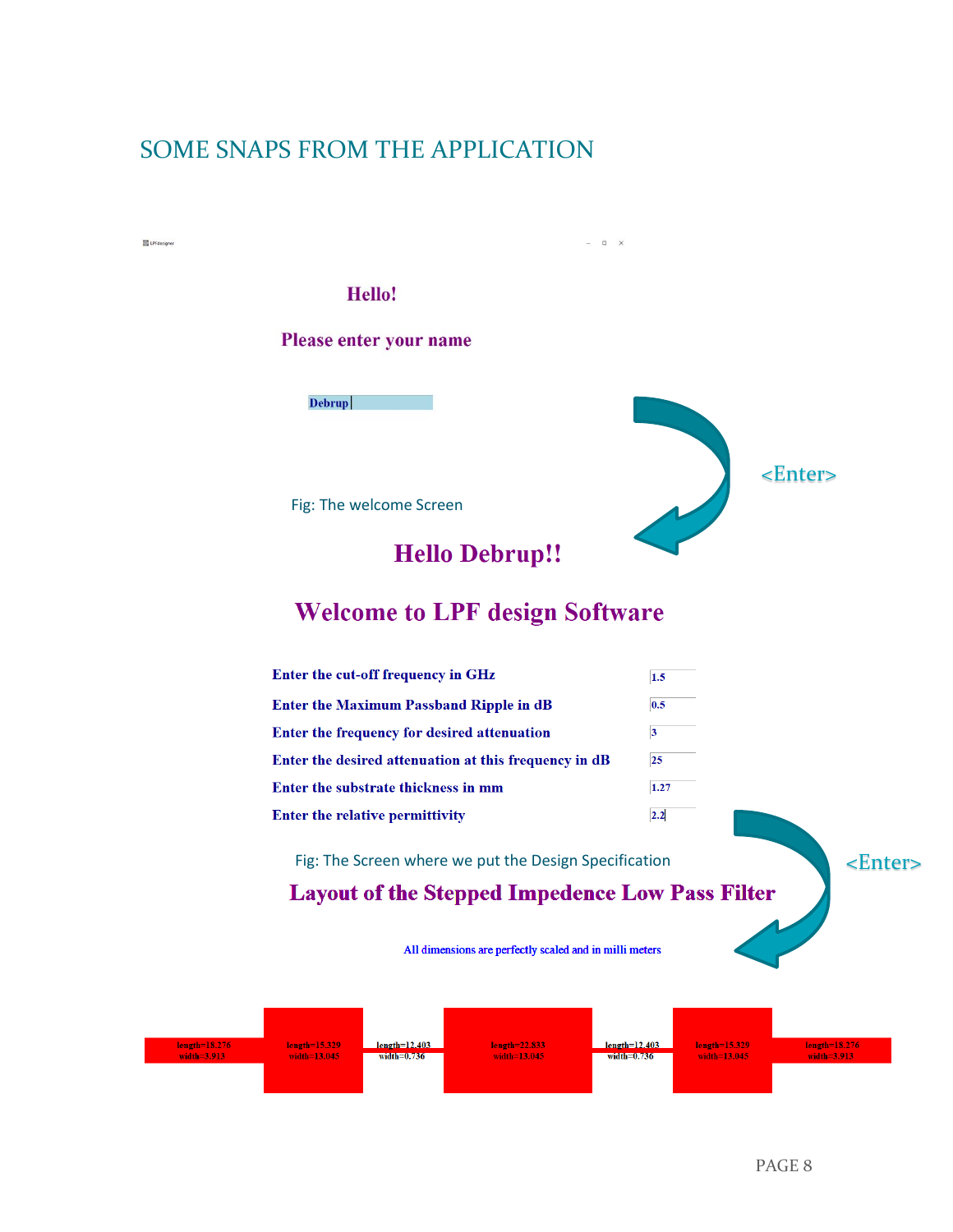Lets see for another filter specification….

# **Hello Debrup!!**

# **Welcome to LPF design Software**

| Enter the cut-off frequency in GHz                    | $\overline{\mathbf{3}}$ |
|-------------------------------------------------------|-------------------------|
| <b>Enter the Maximum Passband Ripple in dB</b>        | 1.7                     |
| Enter the frequency for desired attenuation in GHz    | $\overline{\bf 4}$      |
| Enter the desired attenuation at this frequency in dB | 10                      |
| Enter the substrate thickness in mm                   | 1.27                    |
| <b>Enter the relative permittivity</b>                |                         |



#### **Layout of the Stepped Impedence Low Pass Filter**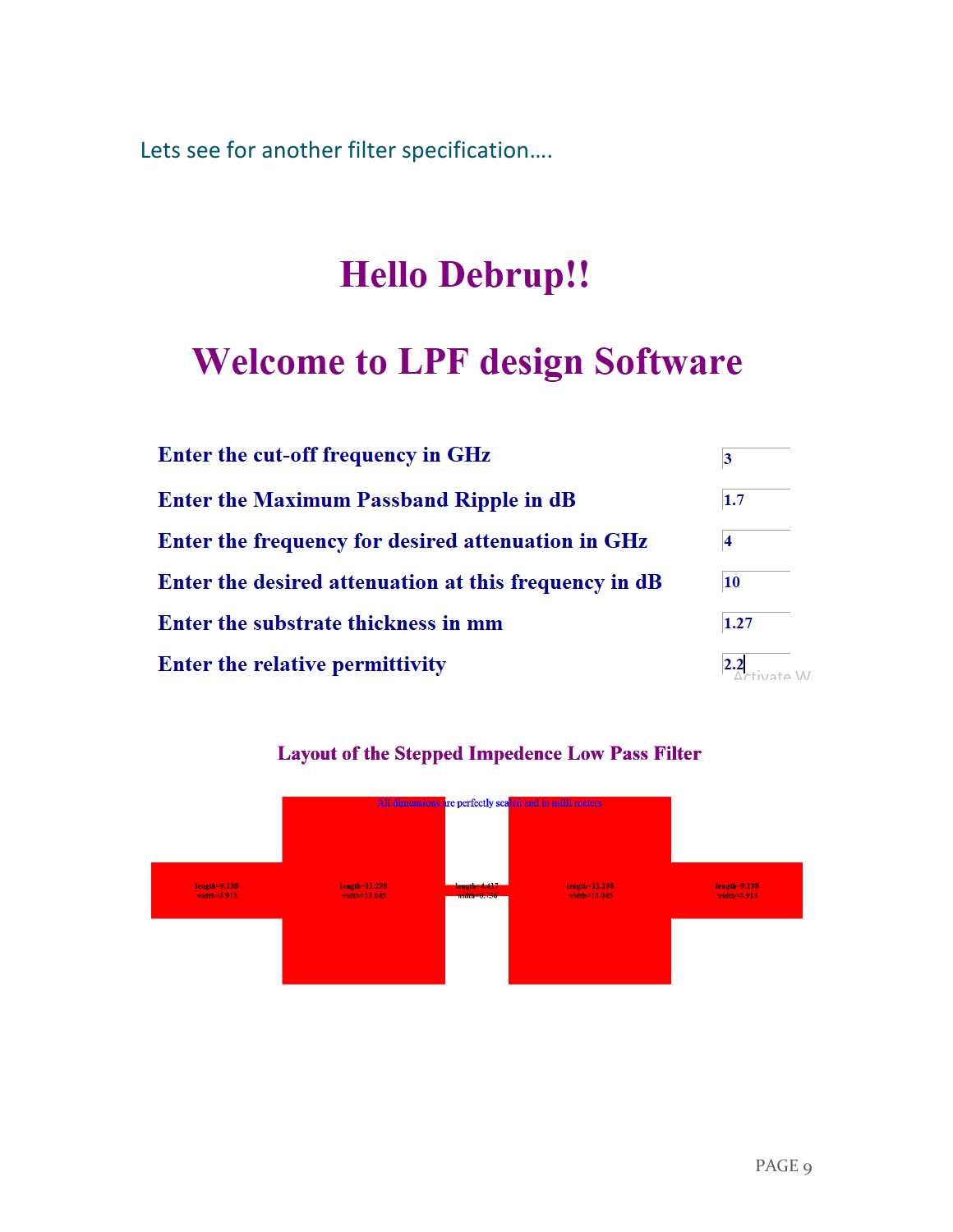# CHECKING THE CORRECTNESS OF THE GENERATED LAYOUT BY THE APPLICATION WITH ADS EM SIMULATION TOOL



Fig: ADS Layout of the 1st filter



FIG:  $S_{21}$  Plot after EM simulation of the layout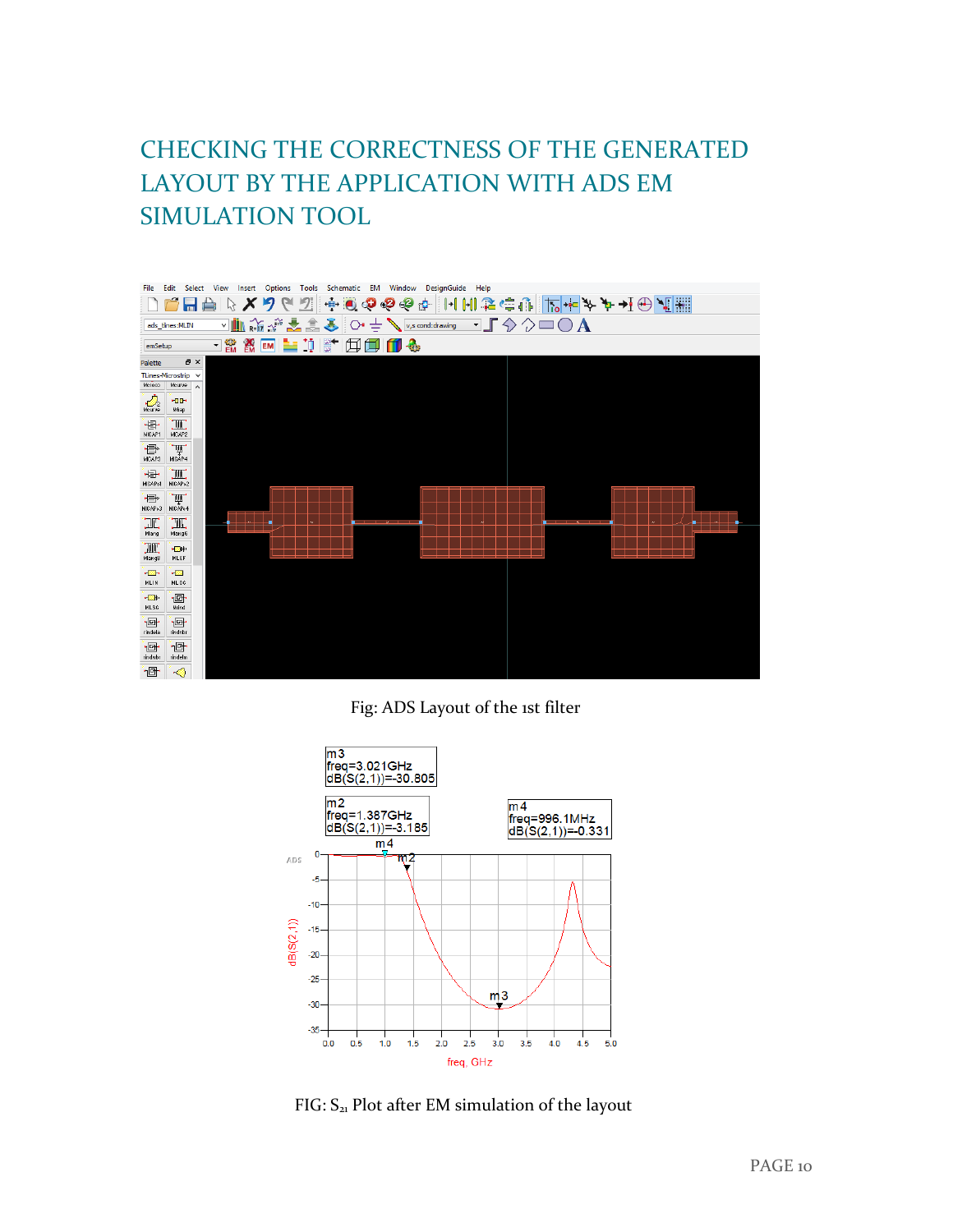|                          |                 |                         |              |                 |                  |    |                  |   |   | ools |                | Schematic                                                        | EM |    |                |     | DesignGuide   |  |                         | Help |   |                                     |  |  |  |  |   |  |  |  |
|--------------------------|-----------------|-------------------------|--------------|-----------------|------------------|----|------------------|---|---|------|----------------|------------------------------------------------------------------|----|----|----------------|-----|---------------|--|-------------------------|------|---|-------------------------------------|--|--|--|--|---|--|--|--|
|                          |                 |                         |              |                 |                  |    |                  |   |   |      | .⊕+            | $\mathbf{Q}$                                                     |    | ∣Ҿ | P              | ₹₿. | $\frac{1}{2}$ |  |                         |      |   | HHIZGA <mark>IT TO + Y + +</mark> O |  |  |  |  | 圖 |  |  |  |
|                          | ads_tlines:MLIN |                         |              |                 | ⊻∐n              |    | $R = 17 \div 17$ |   | ≛ | â    |                | $\bigotimes$ $\bigcirc$ $\bigoplus$ $\bigoplus$ v,s cond:drawing |    |    |                |     |               |  |                         |      |   | PL◆◇□○A                             |  |  |  |  |   |  |  |  |
| emSetup                  |                 |                         |              |                 | $\frac{1}{2}$ EM | EM | <b>EM</b>        | ≕ |   | *Õ   | $\mathbb{E}^+$ | 団                                                                | 毎  | fi | $-\frac{2}{3}$ |     |               |  |                         |      |   |                                     |  |  |  |  |   |  |  |  |
| Palette                  |                 | <b>母×</b>               |              |                 |                  |    |                  |   |   |      |                |                                                                  |    |    |                |     |               |  |                         |      |   |                                     |  |  |  |  |   |  |  |  |
| <b>TLines-Microstrip</b> |                 |                         | $\checkmark$ |                 |                  |    |                  |   |   |      |                |                                                                  |    |    |                |     |               |  |                         |      |   |                                     |  |  |  |  |   |  |  |  |
| ❖<br>Moroso              |                 | Ď<br>Mourve             | $\land$      |                 |                  |    |                  |   |   |      |                |                                                                  |    |    |                |     |               |  |                         |      |   |                                     |  |  |  |  |   |  |  |  |
| $\sum_{\text{Mcurve}}$   |                 | <b>HBH</b><br>MGap      |              |                 |                  |    |                  |   |   |      |                |                                                                  |    |    |                |     |               |  |                         |      |   |                                     |  |  |  |  |   |  |  |  |
| 骨                        |                 | 工                       |              |                 |                  |    |                  |   |   |      |                |                                                                  |    |    |                |     |               |  |                         |      |   |                                     |  |  |  |  |   |  |  |  |
| MICAP1                   |                 | MICAP2                  |              |                 |                  |    |                  |   |   |      |                |                                                                  |    |    |                |     |               |  |                         |      |   |                                     |  |  |  |  |   |  |  |  |
| €<br>MICAP3              |                 |                         |              |                 |                  |    |                  |   |   |      |                |                                                                  |    |    |                |     |               |  |                         |      |   |                                     |  |  |  |  |   |  |  |  |
| 悔                        |                 | <b>THE</b>              |              |                 |                  |    |                  |   |   |      |                |                                                                  |    |    |                |     |               |  |                         |      |   |                                     |  |  |  |  |   |  |  |  |
| MICAPo1                  |                 | MICAP <sub>02</sub>     |              |                 |                  |    |                  |   |   |      |                |                                                                  |    |    |                |     |               |  |                         |      |   |                                     |  |  |  |  |   |  |  |  |
| 慢<br>MICAP <sub>03</sub> |                 | THE MICAP <sub>04</sub> |              |                 |                  |    |                  |   |   |      |                |                                                                  |    |    |                |     |               |  |                         |      |   |                                     |  |  |  |  |   |  |  |  |
| Œ                        |                 | <b>II</b>               |              | $^{\mathrm{+}}$ |                  |    |                  |   |   |      |                |                                                                  |    |    |                |     |               |  | $\overline{\mathbf{u}}$ |      | ٠ |                                     |  |  |  |  |   |  |  |  |
| Mlang                    |                 | Mlang 6                 |              |                 |                  |    |                  |   |   |      |                |                                                                  |    |    |                |     |               |  |                         |      |   |                                     |  |  |  |  |   |  |  |  |
| JE<br>Mlang8             |                 | <b>HEHH</b><br>MLEF     |              |                 |                  |    |                  |   |   |      |                |                                                                  |    |    |                |     |               |  |                         |      |   |                                     |  |  |  |  |   |  |  |  |
| $\blacksquare$           |                 | $\blacksquare$          |              |                 |                  |    |                  |   |   |      |                |                                                                  |    |    |                |     |               |  |                         |      |   |                                     |  |  |  |  |   |  |  |  |
| MLIN                     |                 | MLOG                    |              |                 |                  |    |                  |   |   |      |                |                                                                  |    |    |                |     |               |  |                         |      |   |                                     |  |  |  |  |   |  |  |  |
| $-$                      |                 | 回                       |              |                 |                  |    |                  |   |   |      |                |                                                                  |    |    |                |     |               |  |                         |      |   |                                     |  |  |  |  |   |  |  |  |
| MLSC                     |                 | Mrind                   |              |                 |                  |    |                  |   |   |      |                |                                                                  |    |    |                |     |               |  |                         |      |   |                                     |  |  |  |  |   |  |  |  |
| 忸<br>rindela             |                 | 回<br>rindnbr            |              |                 |                  |    |                  |   |   |      |                |                                                                  |    |    |                |     |               |  |                         |      |   |                                     |  |  |  |  |   |  |  |  |
| ·回·                      |                 | <sup>"回</sup>           |              |                 |                  |    |                  |   |   |      |                |                                                                  |    |    |                |     |               |  |                         |      |   |                                     |  |  |  |  |   |  |  |  |
| rindwbr                  |                 | rindelm                 |              |                 |                  |    |                  |   |   |      |                |                                                                  |    |    |                |     |               |  |                         |      |   |                                     |  |  |  |  |   |  |  |  |
|                          |                 |                         |              |                 |                  |    |                  |   |   |      |                |                                                                  |    |    |                |     |               |  |                         |      |   |                                     |  |  |  |  |   |  |  |  |





Fig:  $\mathsf{S}_{\mathsf{z1}}$  Plot After EM simulation of the  $\mathsf{z^{nd}}$  Filter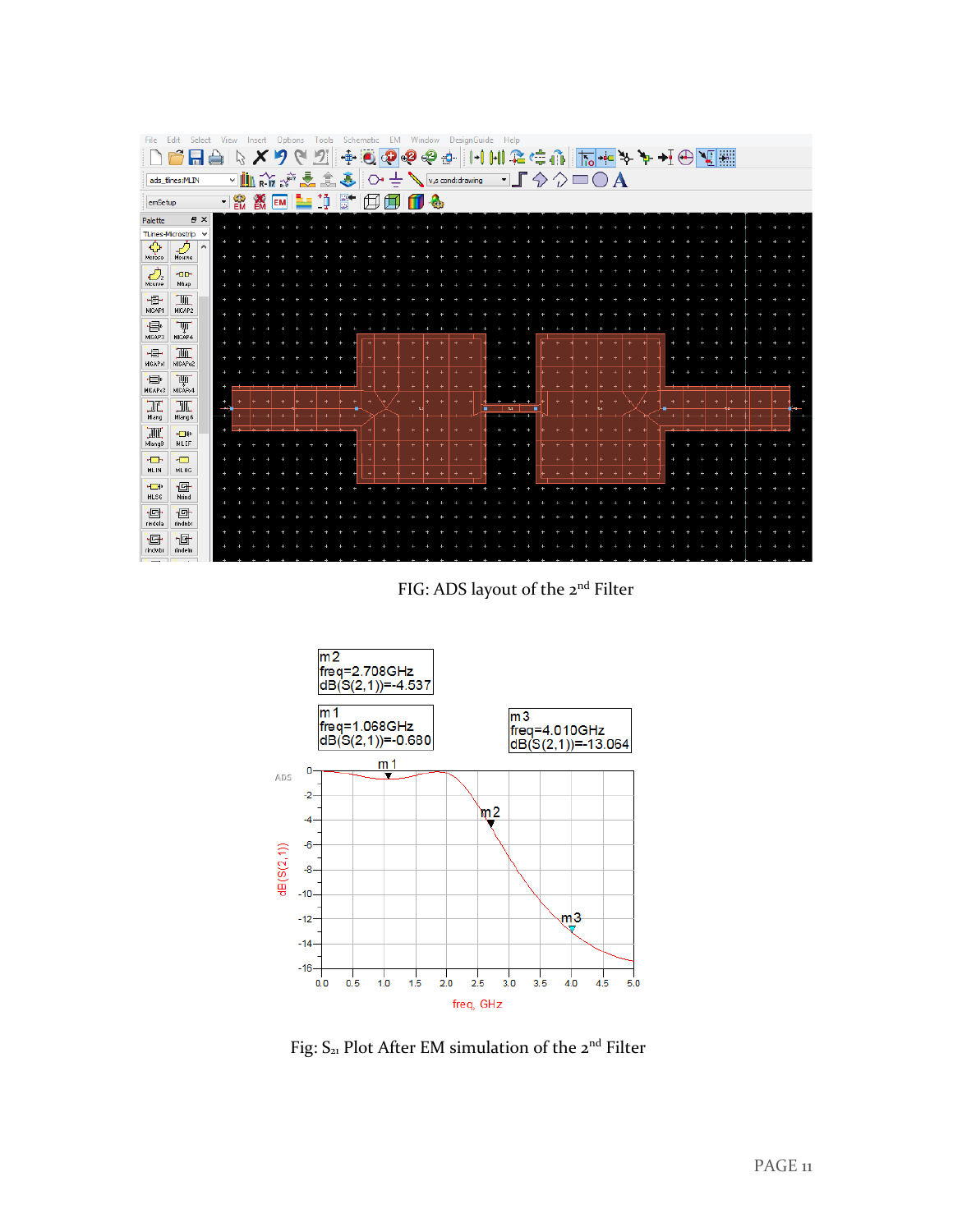# **CONCLUSION**

Thus if the readers have followed through the entire page, it may be noted that writing the application program and generating the complete layout in GUI Python is pretty straight forward.It only required patience and a understanding of the underlying tasks performed by the program.

In the Checking the Correctness of the Generated Layout by the Application with ADS EM Simulation Tool Section before, I have only tried to show the readers that the layout generated by the Application is not erroneous and the same can be verified using any of the CAD EM simulation softwares. As we can see the cut off frequencies in the plots match with the desired cut off frequencies.Also the stopband attenuation is more than what is desired.Now one very important thing to note is, Stepped Impedence Technique of designing LPFs though is a celebrated technique,yet it has some inherent approximations.Because of this the cut off frequencies do not come exactly the same as it was designed for.So,in the final design before fabrication of the filter some optimizations may have to be done.

CONGRATULATIONS!! Now the readers are well equipped with all the knowledge required to write application softwares to generate layout from specification of passive microwave components.